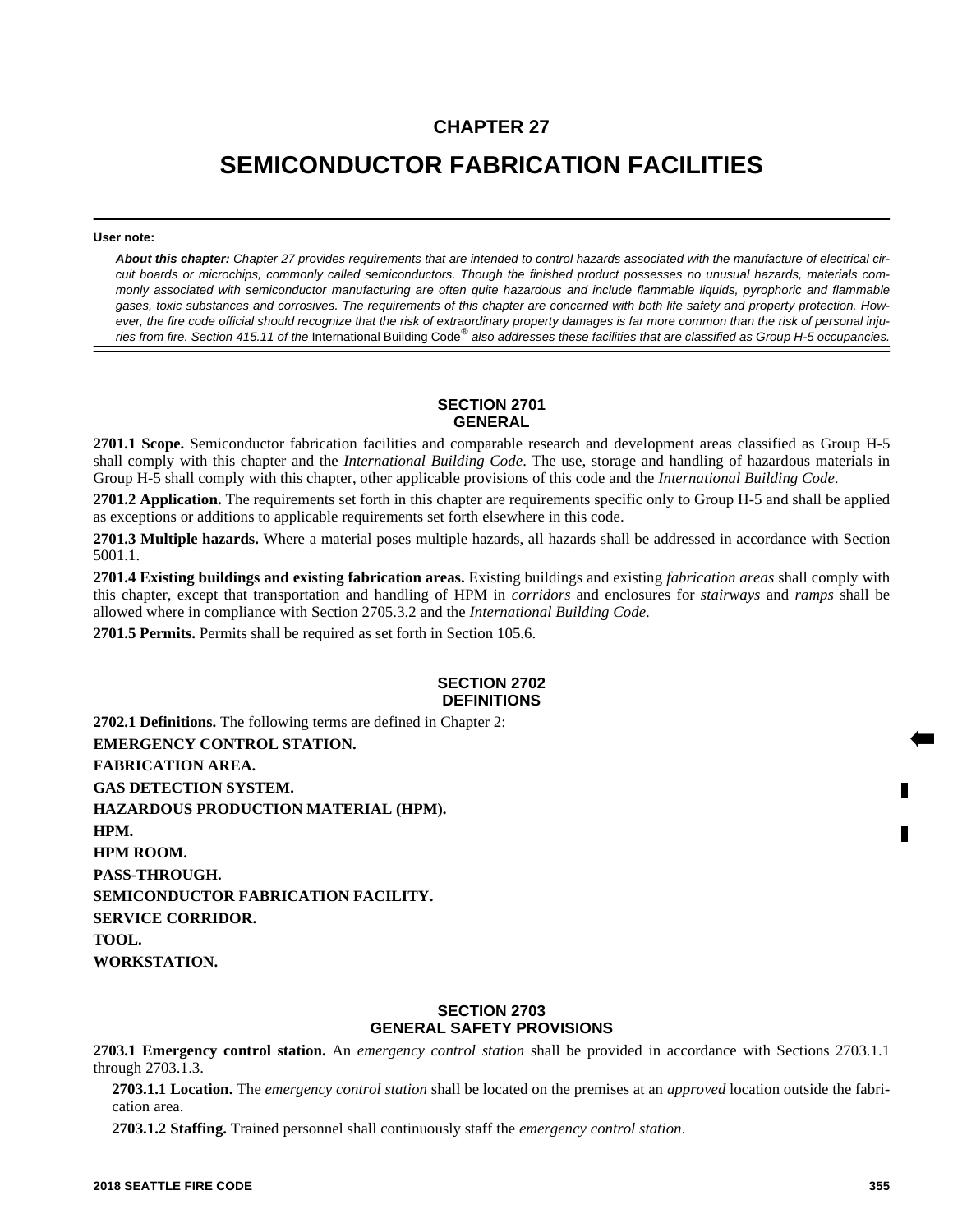**2703.1.3 Signals.** The *emergency control station* shall receive signals from emergency equipment and alarm and detection systems. Such emergency equipment and alarm and detection systems shall include, but not be limited to, the following where such equipment or systems are required to be provided either in this chapter or elsewhere in this code:

- 1. *Automatic sprinkler system* alarm and monitoring systems.
- 2. Manual fire alarm systems.
- 3. Emergency alarm systems.
- 4. Gas detection systems.
- 5. Smoke detection systems.
- 6. Emergency power systems.
- 7. Automatic detection and alarm systems for pyrophoric liquids and Class 3 water-reactive liquids required by Section 2705.2.3.4.
- 8. Exhaust ventilation flow alarm devices for pyrophoric liquids and Class 3 water-reactive liquids and cabinet exhaust ventilation systems required by Section 2705.2.3.4.

**2703.2 Systems, equipment and processes.** Systems, equipment and processes shall be in accordance with Sections 2703.2.1 through 2703.2.3.2.

**2703.2.1 Application.** Systems, equipment and processes shall include, but not be limited to, containers, cylinders, tanks, piping, tubing, valves and fittings.

**2703.2.2 General requirements.** In addition to the requirements in Section 2703.2, systems, equipment and processes shall comply with Section 5003.2, other applicable provisions of this code, the *International Building Code* and the *International Mechanical Code*.

**2703.2.3 Additional requirements for HPM supply piping.** In addition to the requirements in Section 2703.2, HPM supply piping and tubing for HPM gases and liquids shall comply with this section.

**2703.2.3.1 General requirements.** The requirements set forth in Section 5003.2.2.2 shall apply to supply piping and tubing for HPM gases and liquids.

**2703.2.3.2 Health-hazard ranking 3 or 4 HPM.** Supply piping and tubing for HPM gases and liquids having a healthhazard ranking of 3 or 4 shall be welded throughout, except for connections located within a ventilation enclosure if the material is a gas, or an *approved* method of drainage or containment provided for connections if the material is a liquid.

**2703.3 Construction requirements.** Construction of semiconductor fabrication facilities shall be in accordance with Sections 2703.3.1 through 2703.3.9.

**2703.3.1 Fabrication areas.** Construction and location of *fabrication areas* shall comply with the *International Building Code*.

**2703.3.2 Pass-throughs in exit access corridors.** Pass-throughs in *exit access corridors* shall be constructed in accordance with the *International Building Code*.

**2703.3.3 Liquid storage rooms.** Liquid storage rooms shall comply with Chapter 57 and the *International Building Code*.

**2703.3.4 HPM rooms.** HPM rooms shall comply with the *International Building Code*.

**2703.3.5 Gas cabinets.** Gas cabinets shall comply with Section 5003.8.6.

**2703.3.6 Exhausted enclosures.** Exhausted enclosures shall comply with Section 5003.8.5.

**2703.3.7 Gas rooms.** Gas rooms shall comply with Section 5003.8.4.

**2703.3.8 Service corridors.** Service corridors shall comply with Section 2705.3 and the *International Building Code*.

**2703.3.9 Cabinets containing pyrophoric liquids or water-reactive Class 3 liquids.** Cabinets in *fabrication areas* containing pyrophoric liquids or Class 3 water-reactive liquids in containers or in amounts greater than 1/2 gallon (2 L) shall comply with Section 2705.2.3.4.

**2703.4 Emergency plan.** An emergency plan shall be established as set forth in Section 403.7.1.

**2703.5 Maintenance of equipment, machinery and processes.** Maintenance of equipment, machinery and processes shall comply with Section 5003.2.6.

**2703.6 Security of areas.** Areas shall be secured in accordance with Section 5003.9.2.

**2703.7 Electrical wiring and equipment.** Electrical wiring and equipment in HPM facilities shall comply with Sections 2703.7.1 through 2703.7.3.

**2703.7.1 Fabrication areas.** Electrical wiring and equipment in *fabrication areas* shall comply with NFPA 70.

**2703.7.2 Workstations.** Electrical equipment and devices within 5 feet (1524 mm) of workstations in which flammable or pyrophoric gases or flammable liquids are used shall comply with NFPA 70 for Class I, Division 2 hazardous locations. Workstations shall not be energized without adequate exhaust ventilation in accordance with Section 2703.14.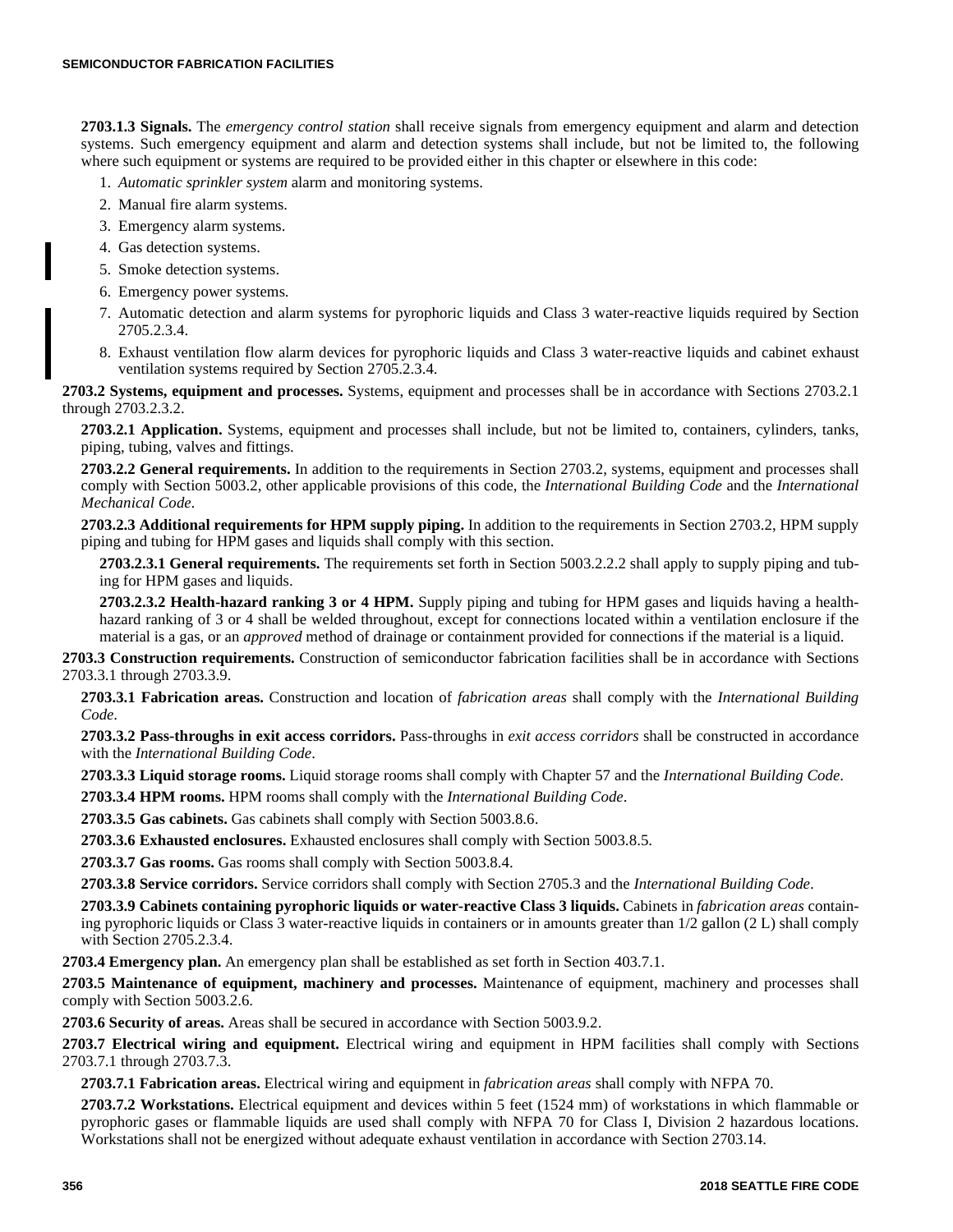**Exception:** Class I, Division 2 hazardous electrical equipment is not required where the air removal from the workstation or dilution will prevent the accumulation of flammable vapors and fumes on a continuous basis.

**2703.7.3 Hazardous production material (HPM) rooms, gas rooms and liquid storage rooms.** Electrical wiring and equipment in HPM rooms, gas rooms and liquid storage rooms shall comply with NFPA 70.

**2703.8 Corridors and enclosures for stairways and ramps.** Hazardous materials shall not be used or stored in *corridors* or enclosures for *stairways* and *ramps.*

**2703.9 Service corridors.** Hazardous materials shall not be used in an open-system use condition in service corridors.

**2703.10 Automatic sprinkler system.** An *approved automatic sprinkler system* shall be provided in accordance with Sections 2703.10.1 through 2703.10.5 and Chapter 9.

**2703.10.1 Workstations and tools.** The design of the sprinkler system in the area shall take into consideration the spray pattern and the effect on the equipment.

**2703.10.1.1 Combustible workstations.** A sprinkler head shall be installed within each branch exhaust connection or individual plenums of workstations of combustible construction. The sprinkler head in the exhaust connection or plenum shall be located not more than 2 feet (610 mm) from the point of the duct connection or the connection to the plenum. Where necessary to prevent corrosion, the sprinkler head and connecting piping in the duct shall be coated with *approved* or *listed* corrosion-resistant materials. Access to the sprinkler head shall be provided for periodic inspection.

#### **Exceptions:**

- 1. *Approved* alternative automatic fire-extinguishing systems are allowed. Activation of such systems shall deactivate the related processing equipment.
- 2. Process equipment that operates at temperatures exceeding 932°F (500°C) and is provided with automatic shutdown capabilities for hazardous materials.
- 3. Exhaust ducts 10 inches (254 mm) or less in diameter from flammable gas storage cabinets that are part of a workstation.
- 4. Ducts *listed* or *approved* for use without internal automatic sprinkler protection.

**2703.10.1.2 Combustible tools.** Where the horizontal surface of a combustible tool is obstructed from ceiling sprinkler discharge, automatic sprinkler protection that covers the horizontal surface of the tool shall be provided.

#### **Exceptions:**

- 1. An automatic gaseous fire-extinguishing local surface application system shall be allowed as an alternative to sprinklers. Gaseous-extinguishing systems shall be actuated by infrared (IR) or ultraviolet/infrared (UV/IR) optical detectors.
- 2. Tools constructed of materials that are *listed* as Class 1 or Class 2 in accordance with UL 2360 or *approved* for use without internal fire-extinguishing system protection.

**2703.10.2 Gas cabinets and exhausted enclosures.** An *approved automatic sprinkler system* shall be provided in gas cabinets and exhausted enclosures containing HPM *compressed gases*.

**Exception:** Gas cabinets located in an HPM room other than those cabinets containing pyrophoric gases.

**2703.10.3 Pass-throughs in existing exit access corridors.** Pass-throughs in existing *exit access corridors* shall be protected by an *approved automatic sprinkler system*.

**2703.10.4 Exhaust ducts for HPM.** An *approved automatic sprinkler system* shall be provided in exhaust ducts conveying gases, vapors, fumes, mists or dusts generated from HPM in accordance with this section and the *International Mechanical Code*.

**2703.10.4.1 Metallic and noncombustible nonmetallic exhaust ducts.** An *approved automatic sprinkler system* shall be provided in metallic and noncombustible nonmetallic exhaust ducts where all of the following conditions apply:

- 1. Where the largest cross-sectional diameter is equal to or greater than 10 inches (254 mm).
- 2. The ducts are within the building.
- 3. The ducts are conveying flammable gases, vapors or fumes.

**2703.10.4.2 Combustible nonmetallic exhaust ducts.** An *approved automatic sprinkler system* shall be provided in combustible nonmetallic exhaust ducts where the largest cross-sectional diameter of the duct is equal to or greater than 10 inches (254 mm).

#### **Exceptions:**

- 1. Ducts *listed* or *approved* for applications without *automatic sprinkler system* protection.
- 2. Ducts not more than 12 feet (3658 mm) in length installed below ceiling level.

**2703.10.4.3 Exhaust connections and plenums of combustible workstations.** Automatic fire-extinguishing system protection for exhaust connections and plenums of combustible workstations shall comply with Section 2703.10.1.1.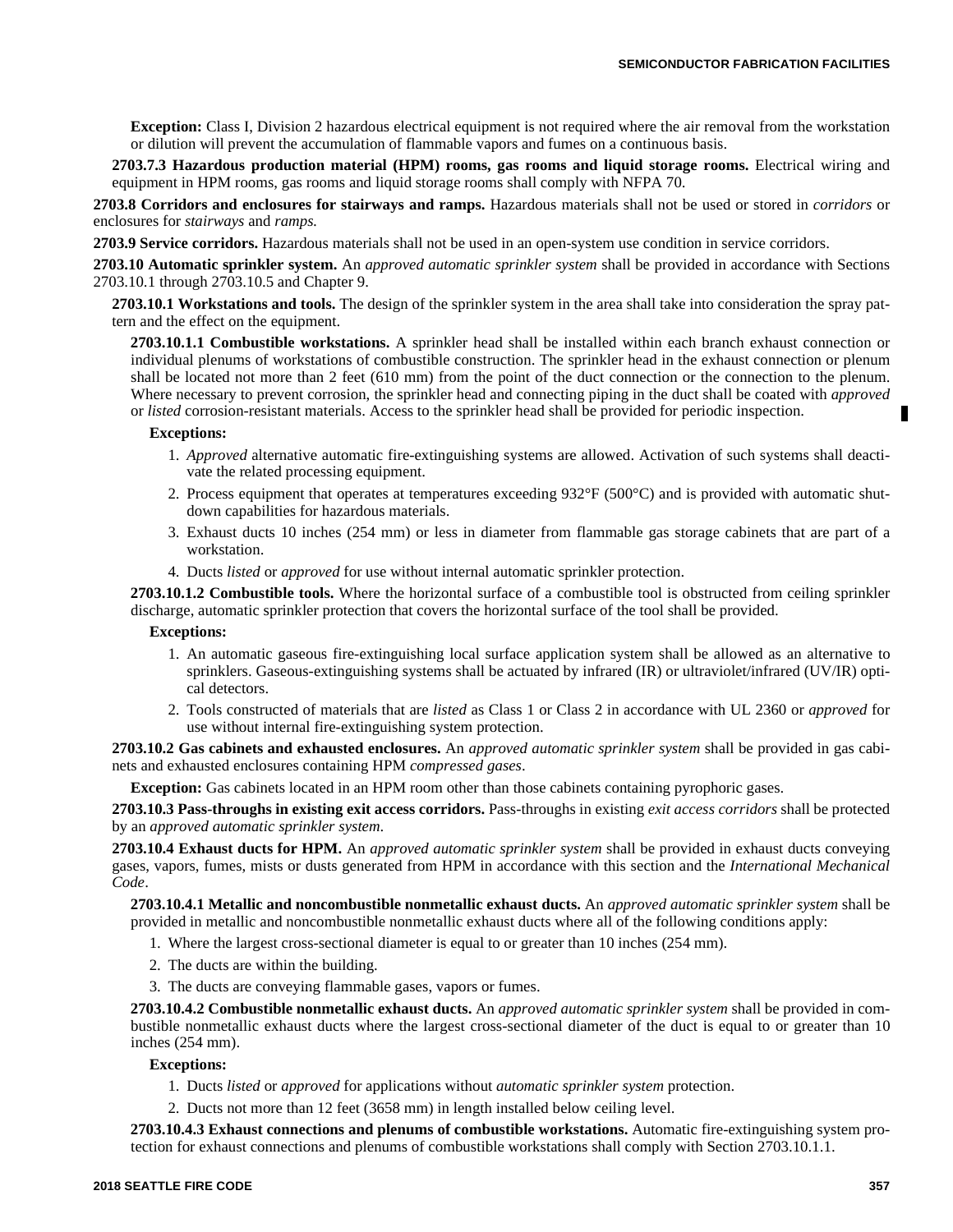**2703.10.4.4 Exhaust duct sprinkler system requirements.** Automatic sprinklers installed in exhaust duct systems shall be hydraulically designed to provide 0.5 gallons per minute (gpm) (1.9 L/min) over an area derived by multiplying the distance between the sprinklers in a horizontal duct by the width of the duct. Minimum discharge shall be 20 gpm (76 L/min) per sprinkler from the five hydraulically most remote sprinklers.

**2703.10.4.4.1 Sprinkler head locations.** Automatic sprinklers shall be installed at 12-foot (3658 mm) intervals in horizontal ducts and at changes in direction. In vertical runs, automatic sprinklers shall be installed at the top and at alternate floor levels.

**2703.10.4.4.2 Control valve.** A separate indicating control valve shall be provided for sprinklers installed in exhaust ducts.

**2703.10.4.4.3 Drainage.** Drainage shall be provided to remove sprinkler water discharged in exhaust ducts.

**2703.10.4.4.4 Corrosive atmospheres.** Where corrosive atmospheres exist, exhaust duct sprinklers and pipe fittings shall be manufactured of corrosion-resistant materials or coated with *approved* materials.

**2703.10.4.4.5 Maintenance and inspection.** Access to sprinklers in exhaust ducts shall be provided for periodic inspection and maintenance.

**2703.10.5 Sprinkler alarms and supervision.** *Automatic sprinkler systems* shall be electrically supervised and provided with alarms in accordance with Chapter 9. *Automatic sprinkler system* alarm and supervisory signals shall be transmitted to the *emergency control station*.

**2703.11 Manual fire alarm system.** A manual fire alarm system shall be installed throughout buildings containing a Group H-5 occupancy. Activation of the alarm system shall initiate a local alarm and transmit a signal to the *emergency control station*. Manual fire alarm systems shall be designed and installed in accordance with Section 907.

**2703.12 Emergency alarm system.** Emergency alarm systems shall be provided in accordance with Sections 2703.12.1 through 2703.12.3, Section 5004.9 and Section 5005.4.4. The *maximum allowable quantity per control area* provisions of Section 5004.1 shall not apply to emergency alarm systems required for HPM.

**2703.12.1 Where required.** Emergency alarm systems shall be provided in the areas indicated in Sections 2703.12.1.1 through 2703.12.1.3.

**2703.12.1.1 Service corridors.** An *approved* emergency alarm system shall be provided in service corridors, with not less than one alarm device in the service corridor.

**2703.12.1.2 Corridors and interior exit stairways and ramps.** Emergency alarms for *corridors*, interior *exit stairways* and *ramps* and exit passageways shall comply with Section 5005.4.4.

**2703.12.1.3 Liquid storage rooms, HPM rooms and gas rooms.** Emergency alarms for liquid storage rooms, HPM rooms and gas rooms shall comply with Section 5004.9.

**2703.12.2 Alarm-initiating devices.** An *approved* emergency telephone system, local alarm manual pull stations, or other *approved* alarm-initiating devices are allowed to be used as emergency alarm-initiating devices.

**2703.12.3 Alarm signals.** Activation of the emergency alarm system shall sound a local alarm and transmit a signal to the *emergency control station*.

**2703.13 Gas detection systems.** A gas detection system complying with Section 916 shall be provided for HPM gases where the physiological warning threshold level of the gas is at a higher level than the accepted permissible exposure limit (PEL) for the gas and for flammable gases in accordance with Sections 2703.13.1 through 2703.13.2.2.

**2703.13.1 Where required.** A gas detection system shall be provided in the areas identified in Sections 2703.13.1.1 through 2703.13.1.4.

**2703.13.1.1 Fabrication areas.** A gas detection system shall be provided in *fabrication areas* where HPM gas is used in the *fabrication area*.

**2703.13.1.2 HPM rooms.** A gas detection system shall be provided in HPM rooms where HPM gas is used in the room.

**2703.13.1.3 Gas cabinets, exhausted enclosures and gas rooms.** A gas detection system shall be provided in gas cabinets and exhausted enclosures for HPM gas. A gas detection system shall be provided in gas rooms where HPM gases are not located in gas cabinets or exhausted enclosures.

**2703.13.1.4 Corridors.** Where HPM gases are transported in piping placed within the space defined by the walls of a *corridor* and the floor or roof above the *corridor*, a gas detection system shall be provided where piping is located and in the *corridor*.

**Exception:** A gas detection system is not required for occasional transverse crossings of the *corridors* by supply piping that is enclosed in a ferrous pipe or tube for the width of the *corridor*.

**2703.13.2 Gas detection system operation.** The gas detection system shall be capable of monitoring the room, area or equipment in which the HPM gas is located at or below all the following gas concentrations:

П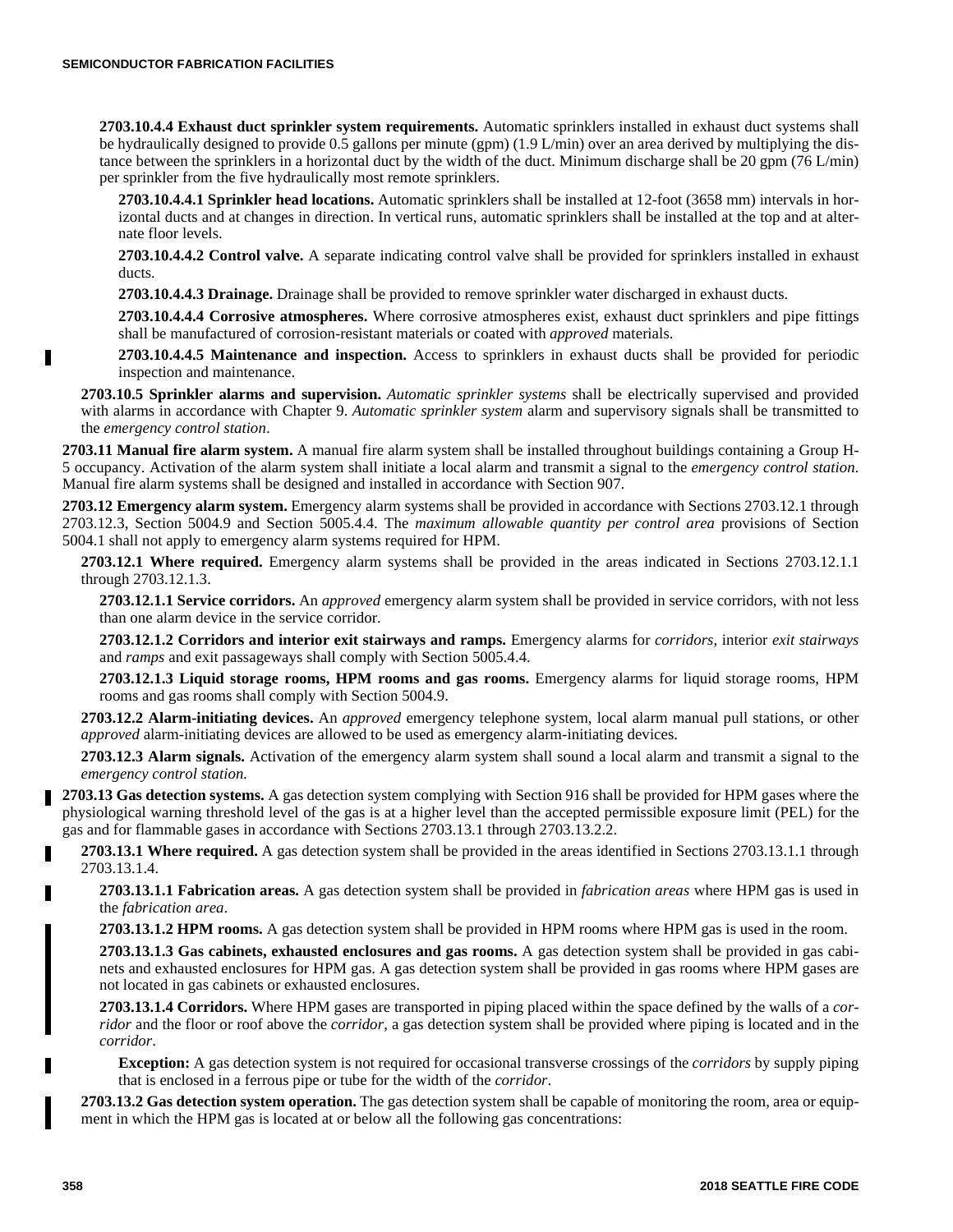- 1. Immediately dangerous to life and health (IDLH) values where the monitoring point is within an exhausted enclosure, ventilated enclosure or gas cabinet.
- 2. Permissible exposure limit (PEL) levels where the monitoring point is in an area outside an exhausted enclosure, ventilated enclosure or gas cabinet.
- 3. For flammable gases, the monitoring detection threshold level shall be vapor concentrations in excess of 25 percent of the lower flammable limit (LFL) where the monitoring is within or outside an exhausted enclosure, ventilated enclosure or gas cabinet.
- 4. Except as noted in this section, monitoring for highly toxic and toxic gases shall also comply with Chapter 60.

**2703.13.2.1 Alarms.** The gas detection system shall initiate a local alarm and transmit a signal to the *emergency control station* when a short-term hazard condition is detected. The alarm shall be both visible and audible and shall provide warning both inside and outside the area where the gas is detected. The audible alarm shall be distinct from all other alarms.

**2703.13.2.2 Shut off of gas supply.** The gas detection system shall automatically close the shutoff valve at the source on gas supply piping and tubing related to the system being monitored for which gas is detected when a short-term hazard condition is detected. Automatic closure of shutoff valves shall comply with the following:

- 1. Where the gas-detection sampling point initiating the gas detection system alarm is within a gas cabinet or exhausted enclosure, the shutoff valve in the gas cabinet or exhausted enclosure for the specific gas detected shall automatically close.
- 2. Where the gas-detection sampling point initiating the gas detection system alarm is within a room and *compressed gas* containers are not in gas cabinets or exhausted enclosure, the shutoff valves on all gas lines for the specific gas detected shall automatically close.
- 3. Where the gas-detection sampling point initiating the gas detection system alarm is within a piping distribution manifold enclosure, the shutoff valve supplying the manifold for the *compressed gas* container of the specific gas detected shall automatically close.

**Exception:** Where the gas-detection sampling point initiating the gas detection system alarm is at the use location or within a gas valve enclosure of a branch line downstream of a piping distribution manifold, the shutoff valve for the branch line located in the piping distribution manifold enclosure shall automatically close.

**2703.14 Exhaust ventilation systems for HPM.** Exhaust ventilation systems and materials for exhaust ducts utilized for the exhaust of HPM shall comply with Sections 2703.14.1 through 2703.14.3, other applicable provisions of this code, the *International Building Code* and the *International Mechanical Code*.

**2703.14.1 Where required.** Exhaust ventilation systems shall be provided in the following locations in accordance with the requirements of this section and the *International Building Code*:

- 1. *Fabrication areas*: Exhaust ventilation for *fabrication areas* shall comply with the *International Building Code*. The *fire code official* is authorized to require additional manual control switches.
- 2. Workstations: A ventilation system shall be provided to capture and exhaust gases, fumes and vapors at workstations.
- 3. Liquid storage rooms: Exhaust ventilation for liquid storage rooms shall comply with Section 5004.3.1 and the *International Building Code*.
- 4. HPM rooms: Exhaust ventilation for HPM rooms shall comply with Section 5004.3.1 and the *International Building Code*.
- 5. Gas cabinets: Exhaust ventilation for gas cabinets shall comply with Section 5003.8.6.2. The gas cabinet ventilation system is allowed to connect to a workstation ventilation system. Exhaust ventilation for gas cabinets containing highly toxic or toxic gases shall also comply with Chapter 60.
- 6. Exhausted enclosures: Exhaust ventilation for exhausted enclosures shall comply with Section 5003.8.5.2. Exhaust ventilation for exhausted enclosures containing highly toxic or toxic gases shall also comply with Chapter 60.
- 7. Gas rooms: Exhaust ventilation for gas rooms shall comply with Section 5003.8.4.2. Exhaust ventilation for gas rooms containing highly toxic or toxic gases shall also comply with Chapter 60.
- 8. Cabinets containing pyrophoric liquids or Class 3 water-reactive liquids: Exhaust ventilation for cabinets in *fabrication areas* containing pyrophoric liquids or Class 3 water-reactive liquids shall be as required in Section 2705.2.3.4.

**2703.14.2 Penetrations.** Exhaust ducts penetrating *fire barriers* constructed in accordance with Section 707 of the *International Building Code* or *horizontal assemblies* constructed in accordance with Section 711 of the *International Building Code* shall be contained in a shaft of equivalent fire-resistance-rated construction. Exhaust ducts shall not penetrate *fire walls*. Fire dampers shall not be installed in exhaust ducts.

**2703.14.3 Treatment systems.** Treatment systems for highly toxic and toxic gases shall comply with Chapter 60.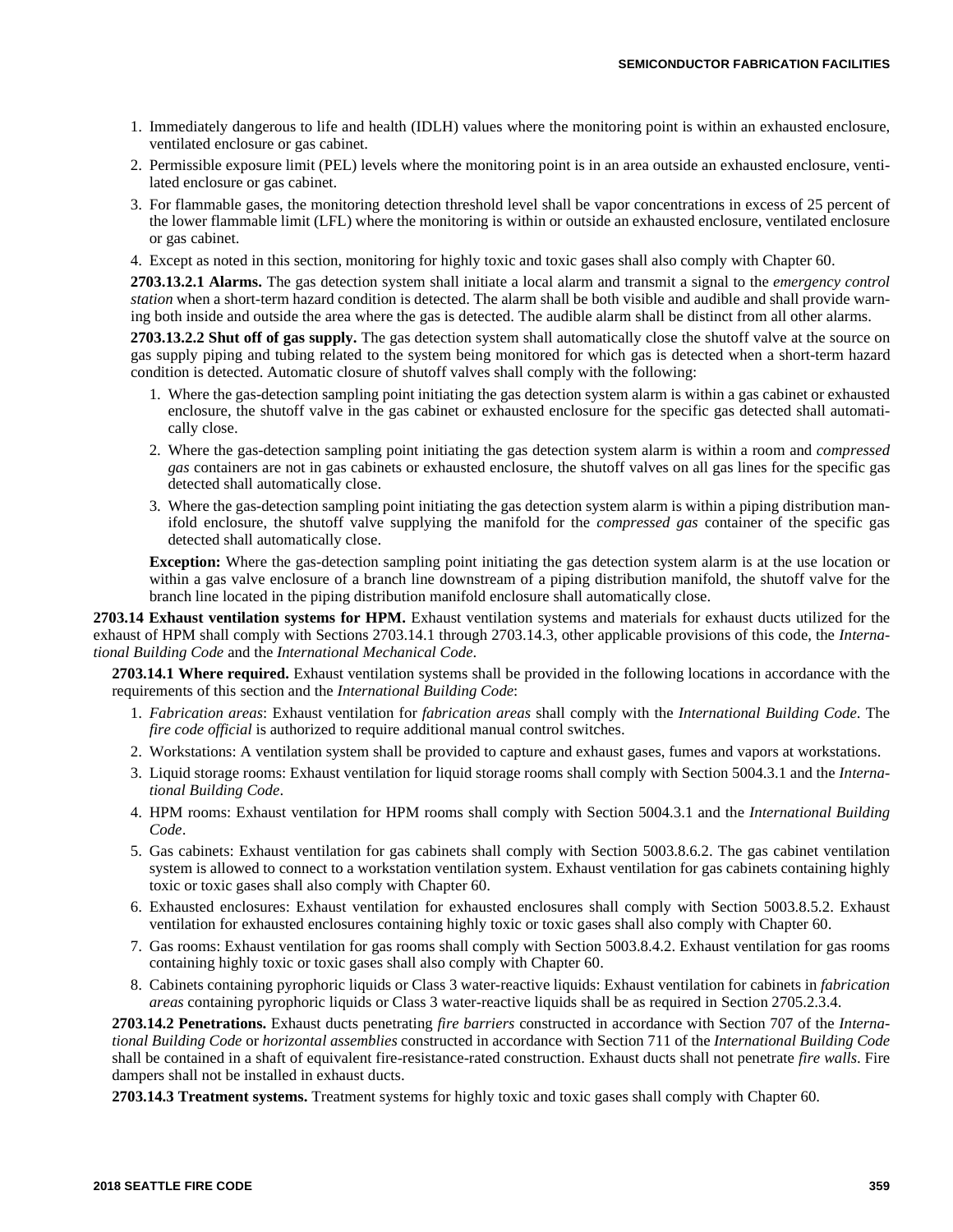**2703.15 Emergency power system.** An emergency power system shall be provided in Group H-5 occupancies in accordance with Section 1203. The emergency power system shall supply power automatically to the electrical systems specified in Section 2703.15.1 when the normal supply system is interrupted.

**2703.15.1 Required electrical systems.** Emergency power shall be provided for electrically operated equipment and connected control circuits for the following systems:

- 1. HPM exhaust ventilation systems.
- 2. HPM gas cabinet ventilation systems.
- 3. HPM exhausted enclosure ventilation systems.
- 4. HPM gas room ventilation systems.
- 5. HPM gas detection systems.
- 6. Emergency alarm systems.
- 7. Manual fire alarm systems.
- 8. *Automatic sprinkler system* monitoring and alarm systems.
- 9. Automatic alarm and detection systems for pyrophoric liquids and Class 3 water-reactive liquids required in Section 2705.2.3.4.
- 10. Flow alarm switches for pyrophoric liquids and Class 3 water-reactive liquids cabinet exhaust ventilation systems required in Section 2705.2.3.4.
- 11. Electrically operated systems required elsewhere in this code or in the *International Building Code* applicable to the use, storage or handling of HPM.

**2703.15.2 Exhaust ventilation systems.** Exhaust ventilation systems are allowed to be designed to operate at not less than one-half the normal fan speed on the emergency power system where it is demonstrated that the level of exhaust will maintain a safe atmosphere.

**2703.16 Sub-atmospheric pressure gas systems.** Sub-atmospheric pressure gas systems (SAGS) shall be in accordance with NFPA 318.

# **SECTION 2704 STORAGE**

**2704.1 General.** Storage of hazardous materials shall comply with Section 2703 and this section and other applicable provisions of this code.

**2704.2 Fabrication areas.** Hazardous materials storage and the maximum quantities of hazardous materials in use and storage allowed in *fabrication areas* shall be in accordance with Sections 2704.2.1 through 2704.2.2.1.

**2704.2.1 Location of HPM storage in fabrication areas.** Storage of HPM in *fabrication areas* shall be within *approved* or *listed* storage cabinets, gas cabinets, exhausted enclosures or within a workstation as follows:

- 1. Flammable and *combustible liquid* storage cabinets shall comply with Section 5704.3.2.
- 2. Hazardous materials storage cabinets shall comply with Section 5003.8.7.
- 3. Gas cabinets shall comply with Section 5003.8.6. Gas cabinets for highly toxic or toxic gases shall also comply with Section 6004.1.2.
- 4. Exhausted enclosures shall comply with Section 5003.8.5. Exhausted enclosures for highly toxic or toxic gases shall also comply with Section 6004.1.3.
- 5. Workstations shall comply with Section 2705.2.3.

**2704.2.2 Maximum aggregate quantities in fabrication areas.** The aggregate quantities of hazardous materials stored or used in a single *fabrication area* shall be limited as specified in this section.

**Exception:** *Fabrication areas* containing quantities of hazardous materials not exceeding the maximum allowable quantities per *control area* established by Sections 5003.1.1, 5704.3.4 and 5704.3.5.

**2704.2.2.1 Storage and use in fabrication areas.** The maximum quantities of hazardous materials stored or used in a single *fabrication area* shall not exceed the quantities set forth in Table 2704.2.2.1.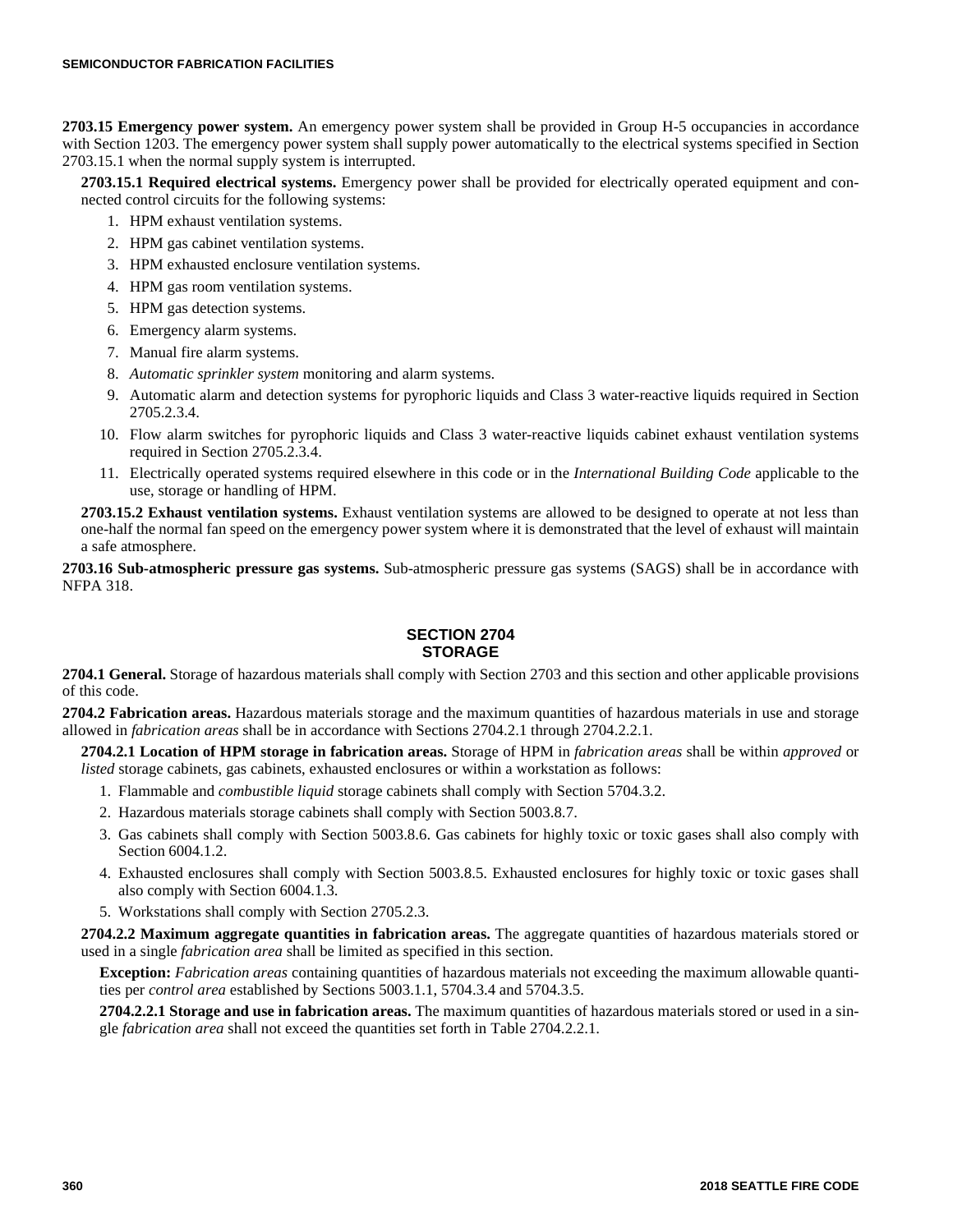| TABLE 2704.2.2.1                                                                   |  |  |  |  |
|------------------------------------------------------------------------------------|--|--|--|--|
| QUANTITY LIMITS FOR HAZARDOUS MATERIALS IN A SINGLE FABRICATION AREA IN GROUP H-5ª |  |  |  |  |

| <b>HAZARD CATEGORY</b>                                                                                                      | <b>SOLIDS</b><br>(pounds/square foot)                          | <b>LIQUIDS</b><br>(gallons/square foot)   | GAS<br>(cubic feet @ NTP/square foot)     |
|-----------------------------------------------------------------------------------------------------------------------------|----------------------------------------------------------------|-------------------------------------------|-------------------------------------------|
|                                                                                                                             | Physical-hazard materials                                      |                                           |                                           |
| Combustible dust                                                                                                            | Note b                                                         | Not Applicable                            | Not Applicable                            |
| Combustible fiber<br>Loose<br>Baled                                                                                         | Note b<br>Notes b and c                                        | Not Applicable                            | Not Applicable                            |
| Combustible liquid<br>Class II<br>Class IIIA<br><b>Class IIIB</b><br>Combination Class I, II and IIIA                       | Not Applicable                                                 | 0.01<br>0.02<br>Not Limited<br>0.04       | Not Applicable                            |
| Cryogenic gas<br>Flammable<br>Oxidizing                                                                                     | Not Applicable                                                 | Not Applicable                            | Note d<br>1.25                            |
| Explosives                                                                                                                  | Note b                                                         | Note b                                    | Note b                                    |
| Flammable gas<br>Gaseous<br>Liquefied                                                                                       | Not Applicable                                                 | Not Applicable                            | Note d<br>Note d                          |
| Flammable liquid<br>Class IA<br>Class IB<br>Class IC<br>Combination Class IA, IB and IC<br>Combination Class I, II and IIIA | Not Applicable                                                 | 0.0025<br>0.025<br>0.025<br>0.025<br>0.04 | Not Applicable                            |
| Flammable solid                                                                                                             | 0.001                                                          | Not Applicable                            | Not Applicable                            |
| Organic peroxide<br>Unclassified detonable<br>Class I<br>Class II<br>Class III<br>Class IV<br>Class V                       | Note b<br>Note b<br>0.025<br>0.1<br>Not Limited<br>Not Limited | Not Applicable                            | Not Applicable                            |
| Oxidizing gas<br>Gaseous<br>Liquefied<br>Combination of Gaseous and Liquefied                                               | Not Applicable                                                 | Not Applicable                            | 1.25<br>1.25<br>1.25                      |
| Oxidizer<br>Class 4<br>Class 3<br>Class 2<br>Class 1<br>Combination oxidizer Class 1, 2, 3                                  | Note b<br>0.003<br>0.003<br>0.003<br>0.003                     | Note b<br>0.03<br>0.03<br>0.03<br>0.03    | <b>Not</b><br>Applicable                  |
| Pyrophoric                                                                                                                  | 0.01                                                           | 0.00125                                   | Notes d and e                             |
| Unstable reactive<br>Class 4<br>Class 3<br>Class $2\,$<br>Class 1                                                           | Note b<br>0.025<br>0.1<br>Not Limited                          | Note b<br>0.0025<br>0.01<br>Not Limited   | Note b<br>Note b<br>Note b<br>Not Limited |

*(continued)*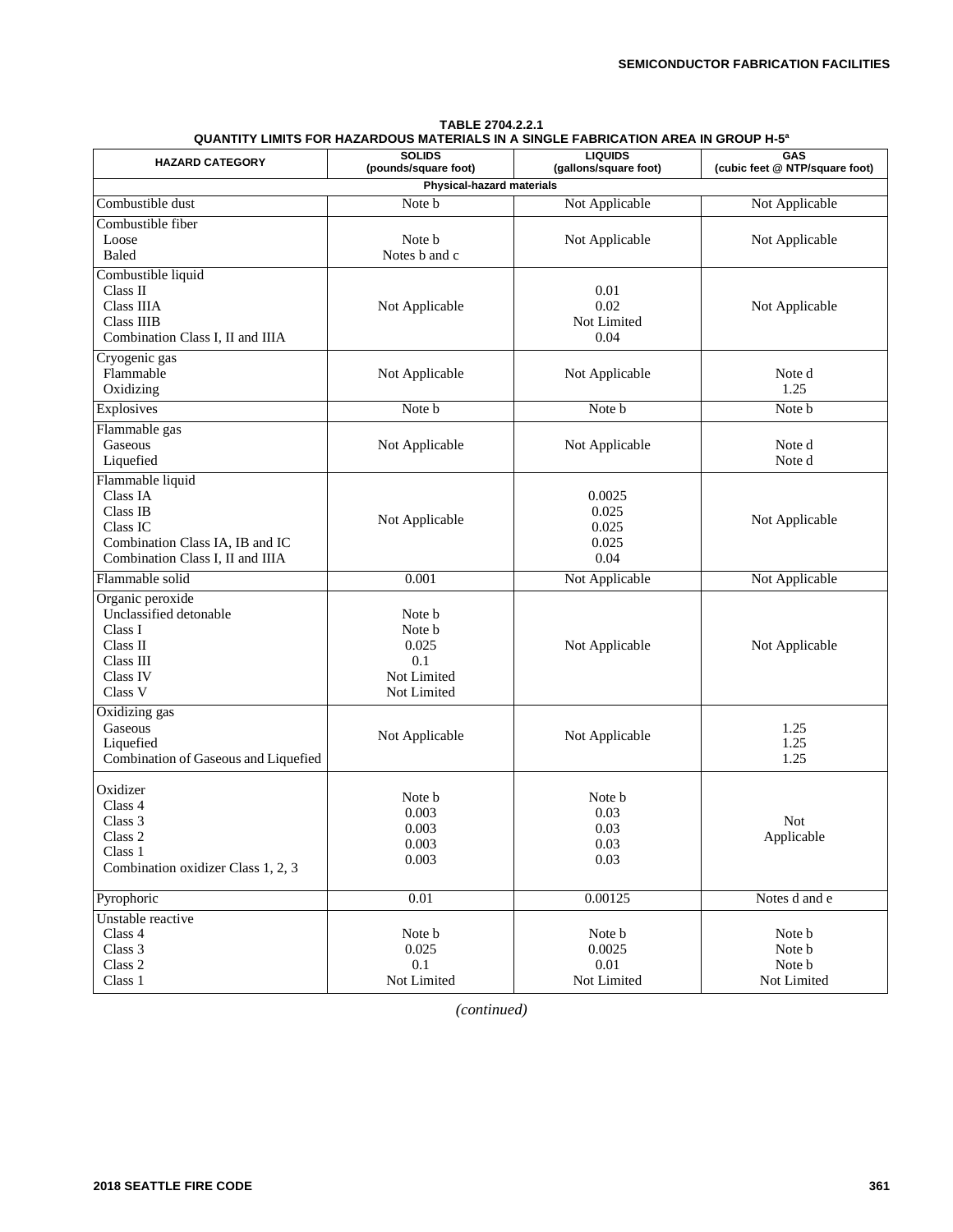#### **TABLE 2704.2.2.1—continued QUANTITY LIMITS FOR HAZARDOUS MATERIALS IN A SINGLE FABRICATION AREA IN GROUP H-5<sup>a</sup>**

| <b>HAZARD CATEGORY</b>                          | <b>SOLIDS</b><br>(pounds/square foot) | <b>LIQUIDS</b><br>(gallons/square foot) | <b>GAS</b><br>(cubic feet @ NTP/square foot) |  |  |  |
|-------------------------------------------------|---------------------------------------|-----------------------------------------|----------------------------------------------|--|--|--|
| Physical-hazard materials                       |                                       |                                         |                                              |  |  |  |
| Water reactive<br>Class 3<br>Class 2<br>Class 1 | Note b<br>0.25<br>Not Limited         | 0.00125<br>0.025<br>Not Limited         | <b>Not</b><br>Applicable                     |  |  |  |
| <b>Health-hazard materials</b>                  |                                       |                                         |                                              |  |  |  |
| Corrosives                                      | Not Limited                           | Not Limited                             | Not Limited                                  |  |  |  |
| <b>Highly toxics</b>                            | Not Limited                           | Not Limited                             | Note d                                       |  |  |  |
| Toxics                                          | Not Limited                           | Not Limited                             | Note d                                       |  |  |  |

For SI: 1 pound per square foot = 4.882 kg/m<sup>2</sup>, 1 gallon per square foot = 40.7 L/m<sup>2</sup>, 1 cubic foot @ NTP/square foot = 0.305 m<sup>3</sup> @ NTP/m<sup>2</sup>, 1 cubic foot =  $0.02832 \text{ m}^3$ .

a. Hazardous materials within piping shall not be included in the calculated quantities.

b. Quantity of hazardous materials in a single fabrication area shall not exceed the maximum allowable quantities per control area in Tables 5003.1.1(1) and 5003.1.1(2).

c. Densely packed baled cotton that complies with the packing requirements of ISO 8115 shall not be included in this material class.

d. The aggregate quantity of flammable, pyrophoric, toxic and highly toxic gases shall not exceed the greater of 0.2 cubic feet at NTP/square foot or 9,000 cubic feet at NTP.

e. The aggregate quantity of pyrophoric gases in the building shall not exceed the amounts set forth in Table 5003.8.2.

**2704.3 Indoor storage outside of fabrication areas.** The indoor storage of hazardous materials outside of *fabrication areas* shall be in accordance with Sections 2704.3.1 through 2704.3.3.

**2704.3.1 HPM storage.** The indoor storage of HPM in quantities greater than those *listed* in Sections 5003.1.1 and 5704.3.4 shall be in a room complying with the requirements of the *International Building Code* and this code for a liquid storage room, HPM room or gas room as appropriate for the materials stored.

**2704.3.2 Other hazardous materials storage.** The indoor storage of other hazardous materials shall comply with Sections 5001, 5003 and 5004 and other applicable provisions of this code.

**2704.3.3 Separation of incompatible hazardous materials.** Incompatible hazardous materials in storage shall be separated from each other in accordance with Section 5003.9.8.

## **SECTION 2705 USE AND HANDLING**

**2705.1 General.** The use and handling of hazardous materials shall comply with this section, Section 2703 and other applicable provisions of this code.

**2705.2 Fabrication areas.** The use of hazardous materials in *fabrication areas* shall be in accordance with Sections 2705.2.1 through 2705.2.3.4.

**2705.2.1 Location of HPM in use in fabrication areas.** Hazardous production materials in use in *fabrication areas* shall be within *approved* or *listed* gas cabinets, exhausted enclosures or a workstation.

**2705.2.2 Maximum aggregate quantities in fabrication areas.** The aggregate quantities of hazardous materials in a single *fabrication area* shall comply with Section 2704.2.2, and Table 2704.2.2.1. The quantity of HPM in use at a workstation shall not exceed the quantities *listed* in Table 2705.2.2.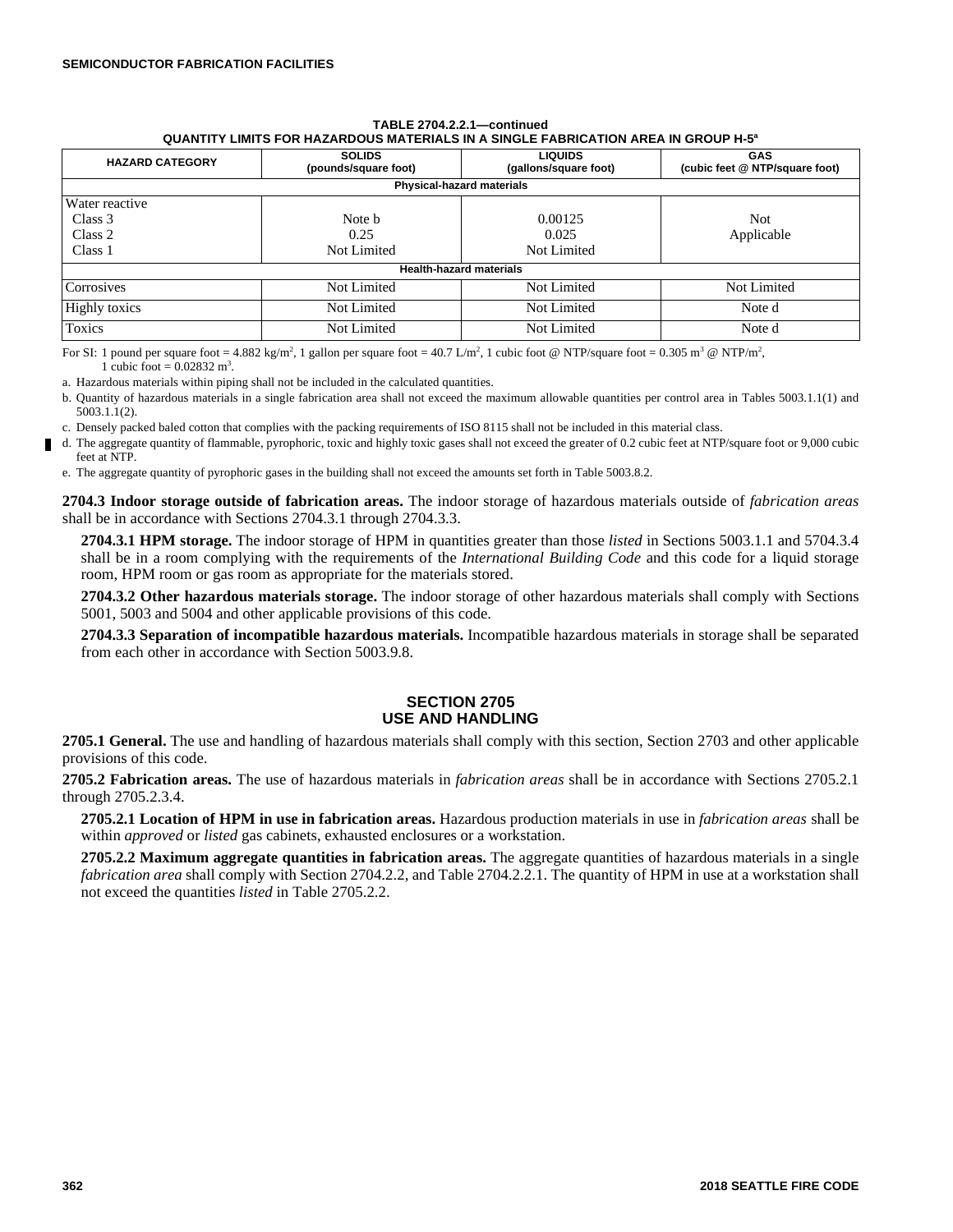| <b>TABLE 2705.2.2</b>                               |
|-----------------------------------------------------|
| <b>MAXIMUM QUANTITIES OF HPM AT A WORKSTATION</b> d |

| <b>HPM CLASSIFICATION</b>                                 | <b>STATE</b>    | <b>MAXIMUM QUANTITY</b>                                                                                                                                 |
|-----------------------------------------------------------|-----------------|---------------------------------------------------------------------------------------------------------------------------------------------------------|
| Flammable, highly toxic, pyrophoric and toxic<br>combined | Gas             | Combined aggregate volume of all cylinders at a workstation<br>shall not exceed an internal<br>cylinder volume of 39.6 gallons<br>or 5.29 cubic feet    |
| Flammable                                                 | Liquid<br>Solid | 15 gallons <sup>a, <math>\overline{b}</math></sup><br>5 pounds <sup>a, b</sup>                                                                          |
| Corrosive                                                 | Gas             | Combined aggregate volume of<br>all cylinders at a workstation<br>shall not exceed an internal<br>cylinder volume of 39.6 gallons<br>or 5.29 cubic feet |
|                                                           | Liquid          | Use-open system: $25$ gallons <sup>b</sup><br>Use-closed system: $150$ gallons <sup>b, e</sup>                                                          |
|                                                           | Solid           | $20$ pounds <sup>a, b</sup>                                                                                                                             |
| Highly toxic                                              | Liquid<br>Solid | $15$ gallons <sup>a</sup><br>5 pounds <sup>a</sup>                                                                                                      |
| Oxidizer                                                  | Gas             | Combined aggregate volume of<br>all cylinders at a workstation<br>shall not exceed an internal<br>cylinder volume of 39.6 gallons<br>or 5.29 cubic feet |
|                                                           | Liquid          | Use-open system: $12$ gallons <sup>b</sup><br>Use-closed system: 60 gallons <sup>b</sup>                                                                |
|                                                           | Solid           | $20$ pounds <sup>a, b</sup>                                                                                                                             |
| Pyrophoric                                                | Liquid<br>Solid | $0.5$ gallon <sup>c, f</sup><br>4.4 pounds <sup>c, f</sup>                                                                                              |
| Toxic                                                     | Liquid          | Use-open system: 15 gallons <sup>b</sup><br>Use-closed system: $60$ gallons <sup>b</sup>                                                                |
|                                                           | Solid           | $5$ pounds <sup>a, b</sup>                                                                                                                              |
| Unstable reactive Class 3                                 | Liquid<br>Solid | $0.5$ gallon <sup>a, b</sup><br>5 pounds <sup>a, b</sup>                                                                                                |
| Water-reactive Class 3                                    | Liquid<br>Solid | $0.5$ gallon <sup>c, f</sup><br>See Table 2704.2.2.1                                                                                                    |

For SI: 1 pound =  $0.454$  kg, 1 gallon =  $3.785$  L.

a. Maximum allowable quantities shall be increased 100 percent for closed system operations. Where Note b applies, the increase for both notes shall be allowed.

b. Quantities shall be allowed to be increased 100 percent where workstations are internally protected with an approved automatic fire-extinguishing or suppression system complying with Chapter 9. Where Note a applies, the increase for both notes shall be allowed. Where Note e applies, the maximum increase allowed for both Notes b and e shall not exceed 100 percent.

c. Allowed only in workstations that are internally protected with an approved automatic fire-extinguishing or fire protection system complying with Chapter 9 and compatible with the reactivity of materials in use at the workstation.

d. The quantity limits apply only to materials classified as HPM.

e. Quantities shall be allowed to be increased 100 percent for nonflammable, noncombustible corrosive liquids where the materials of construction for workstations are listed or approved for use without internal fire-extinguishing or suppression system protection. Where Note b applies, the maximum increase allowed for both Notes b and e shall not exceed 100 percent.

f. A maximum quantity of 5.3 gallons of liquids and 44 pounds of total liquids and solids shall be allowed at a workstation where conditions are in accordance with Section 2705.2.3.4.

#### **2705.2.3 Workstations.** Workstations in *fabrication areas* shall be in accordance with Sections 2705.2.3.1 through 2705.2.3.4.

**2705.2.3.1 Construction.** Workstations in *fabrication areas* shall be constructed of materials compatible with the materials used and stored at the workstation. The portion of the workstation that serves as a cabinet for HPM gases, Class I flammable liquids or Class II or Class IIIA *combustible liquids* shall be noncombustible and, if of metal, shall be not less than 0.0478-inch (18 gage) (1.2 mm) steel.

**2705.2.3.2 Protection of vessels.** Vessels containing hazardous materials located in or connected to a workstation shall be protected as follows: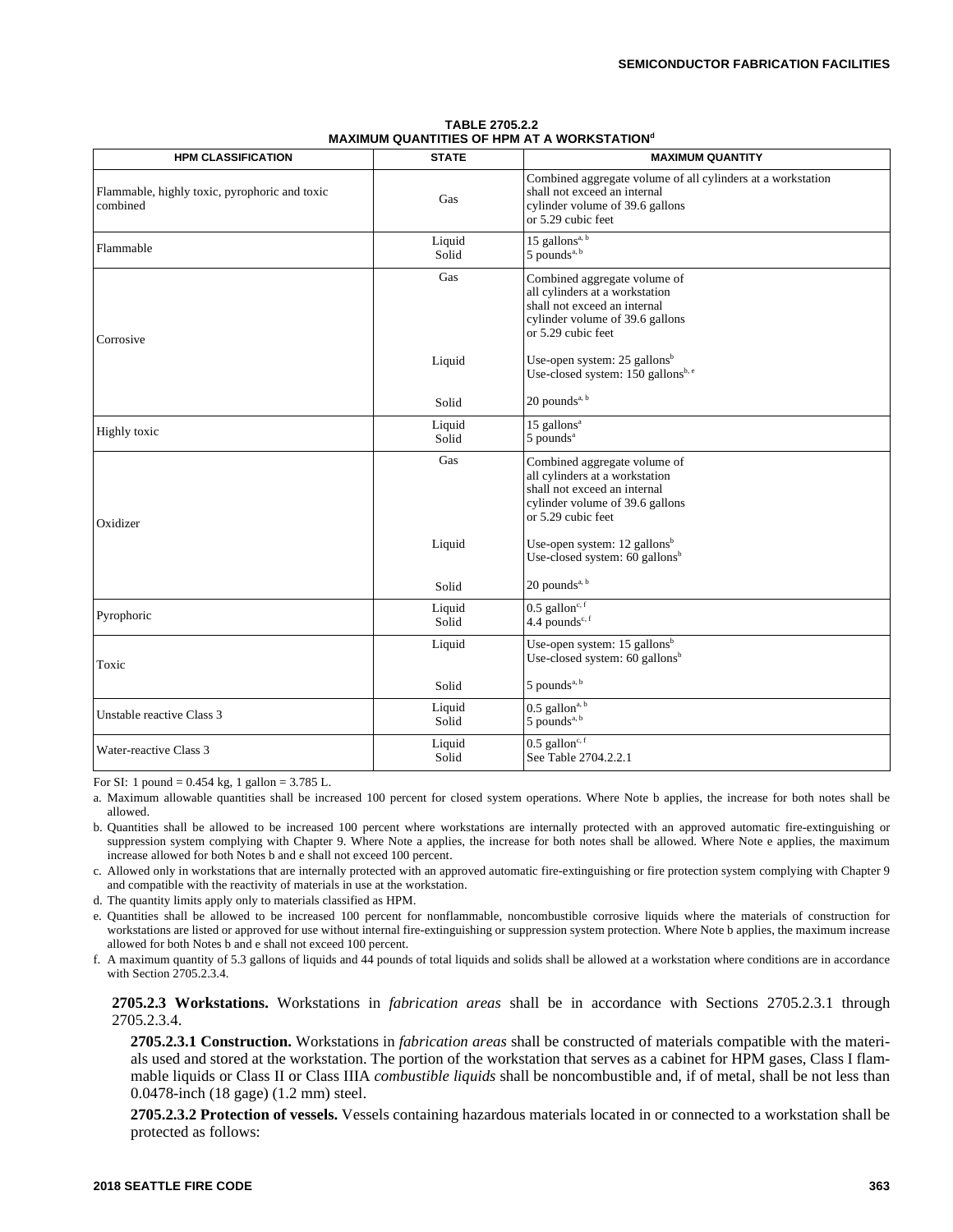- 1. HPM: Vessels containing HPM shall be protected from physical damage and shall not project from the workstation.
- 2. Hazardous *cryogenic fluids*, gases and liquids: Hazardous *cryogenic fluid*, gas and liquid vessels located within a workstation shall be protected from seismic forces in an *approved* manner in accordance with the *International Building Code*.
- 3. *Compressed gases*: Protection for *compressed gas* vessels shall also comply with Section 5303.5.
- 4. *Cryogenic fluids*: Protection for *cryogenic fluid* vessels shall also comply with Section 5503.5.

**2705.2.3.3 Drainage and containment for HPM liquids.** Each workstation utilizing HPM liquids shall have all of the following:

- 1. Drainage piping systems connected to a compatible system for disposition of such liquids.
- 2. The work surface provided with a slope or other means for directing spilled materials to the containment or drainage system.
- 3. An *approved* means of containing or directing spilled or leaked liquids to the drainage system.

**2705.2.3.4 Pyrophoric solids, liquids and Class 3 water-reactive liquids.** Pyrophoric liquids and Class 3 water-reactive liquids in containers greater than 0.5-gallon (2 L) but not exceeding 5.3-gallon (20 L) capacity and pyrophoric solids in containers greater than 4.4 pounds (2 kg) but not exceeding 44 pounds (20 kg) shall be allowed at workstations where located inside cabinets and the following conditions are met:

- 1. Maximum amount per cabinet: The maximum amount per cabinet shall be limited to 5.3 gallons (20 L) of liquids and 44 pounds (20 kg) of total liquids and solids.
- 2. Cabinet construction: Cabinets shall be constructed in accordance with the following:
	- 2.1. Cabinets shall be constructed of not less than 0.097-inch (2.5 mm) (12 gage) steel.
	- 2.2. Cabinets shall be permitted to have self-closing limited access ports or noncombustible windows that provide access to equipment controls.
	- 2.3. Cabinets shall be provided with self- or manual-closing doors. Manual-closing doors shall be equipped with a door switch that will initiate local audible and visual alarms when the door is in the open position.
- 3. Cabinet exhaust ventilation system: An exhaust ventilation system shall be provided for cabinets and shall comply with the following:
	- 3.1. The system shall be designed to operate at a negative pressure in relation to the surrounding area.
	- 3.2. The system shall be equipped with monitoring equipment to ensure that required exhaust flow or static pressure is provided.
	- 3.3. Low-flow or static pressure conditions shall send an alarm to the on-site emergency control station. The alarm shall be both visual and audible.
- 4. Cabinet spill containment: Spill containment shall be provided in each cabinet, with the spill containment capable of holding the contents of the aggregate amount of liquids in containers in each cabinet.
- 5. Valves: Valves in supply piping between the product containers in the cabinet and the workstation served by the containers shall fail in the closed position upon power failure, loss of exhaust ventilation and upon actuation of the fire control system.
- 6. Fire detection system: Each cabinet shall be equipped with an automatic fire detection system complying with the following conditions:
	- 6.1. Automatic detection system: UV/IR, high-sensitivity smoke detection (HSSD) or other *approved* detection systems shall be provided inside each cabinet.
	- 6.2. Automatic shutoff: Activation of the detection system shall automatically close the shutoff valves at the source on the liquid supply.
	- 6.3. Alarms and signals: Activation of the detection system shall initiate a local alarm within the *fabrication area* and transmit a signal to the *emergency control station.* The alarms and signals shall be both visual and audible.

**2705.3 Transportation and handling.** The transportation and handling of hazardous materials shall comply with Sections 2705.3.1 through 2705.3.4.1 and other applicable provisions of this code.

**2705.3.1 Corridors and enclosures for stairways and ramps.** *Corridors* and enclosures for *exit stairways* and *ramps* in new buildings or serving new *fabrication areas* shall not contain HPM, except as permitted in *corridors* by Section 415.11.6.4 of the *International Building Code* and Section 2705.3.2 of this code.

**2705.3.2 Transport in corridors and enclosures for stairways and ramps.** Transport in *corridors* and enclosures for *stairways* and *ramps* shall be in accordance with Sections 2705.3.2.1 through 2705.3.3.